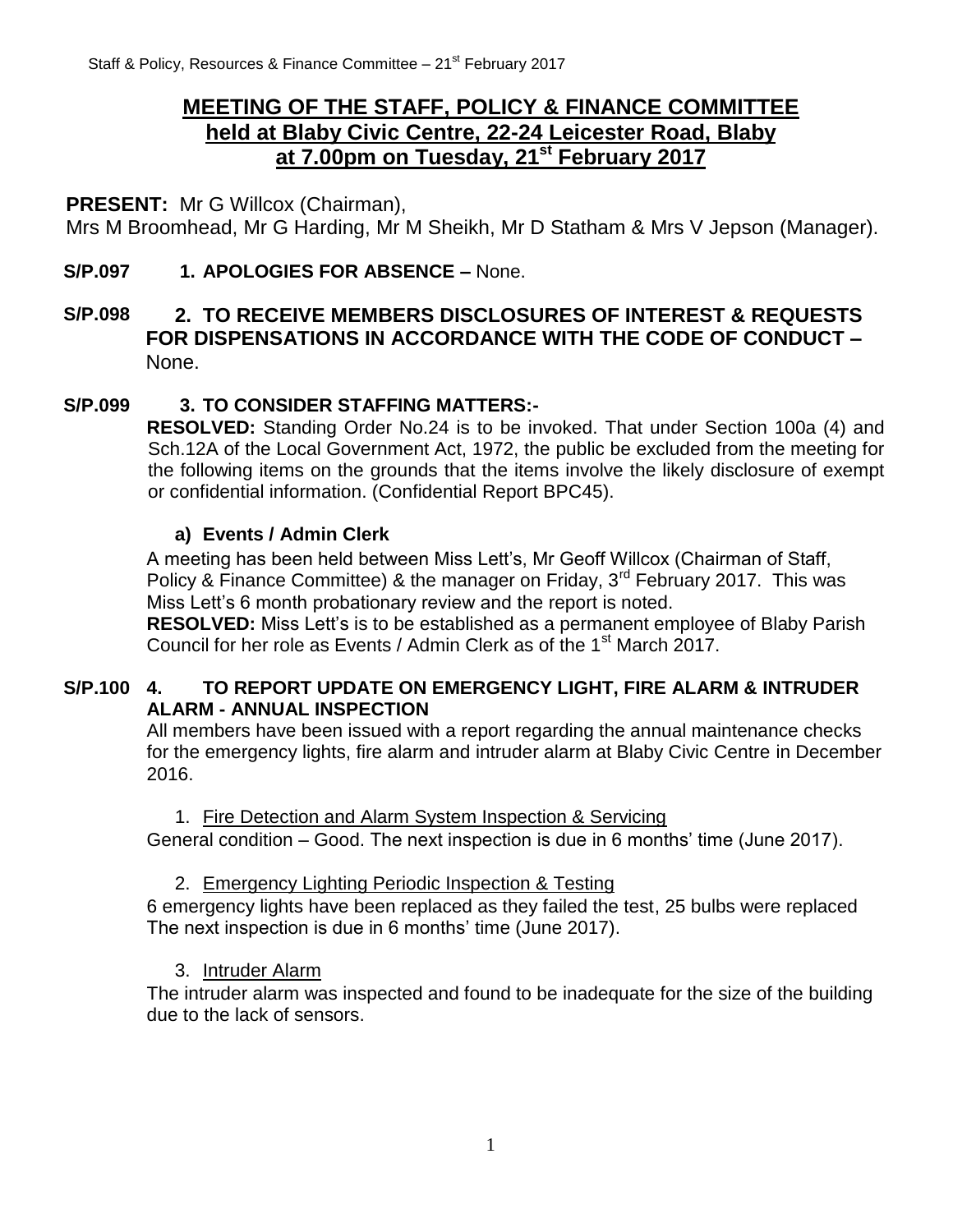Members considered the following quotations for a replacement wireless intruder alarm:-

| <b>Quotation 1</b>                                                                                                                                                                                                                                                                                                                                                                                                     | <b>Quotation 2</b>                                                                                                                                                                                                                                                                                                                                                                                                      | <b>Quotation 3</b>                                                                                                                                                                                                                                                                                                                                                                                                                  | <b>Quotation 4</b>                                                                                                                                                                                                                                                                                 |
|------------------------------------------------------------------------------------------------------------------------------------------------------------------------------------------------------------------------------------------------------------------------------------------------------------------------------------------------------------------------------------------------------------------------|-------------------------------------------------------------------------------------------------------------------------------------------------------------------------------------------------------------------------------------------------------------------------------------------------------------------------------------------------------------------------------------------------------------------------|-------------------------------------------------------------------------------------------------------------------------------------------------------------------------------------------------------------------------------------------------------------------------------------------------------------------------------------------------------------------------------------------------------------------------------------|----------------------------------------------------------------------------------------------------------------------------------------------------------------------------------------------------------------------------------------------------------------------------------------------------|
| Control panel of 28<br>zones. This will be<br>located in a place of<br>the existing remote<br>panel in the Parish<br>Office a remote<br>keypad will be located<br>in the main Reception.<br>The system will need<br>to be connected to the<br>existing telephone<br>line.<br>The intruder alarm<br>system - £1,280.00<br><b>Yearly maintenance</b><br>visit - £85.00<br>Consumables<br>(detector batteries) -<br>£3.00 | Supply and<br>installation of an<br>Audible 'Wireless'<br>Intruder Alarm<br>System in<br>accordance with<br>PD6662:2010 + IA<br>1501:2015 grade 2 X.<br><b>Installation Cost:</b><br>£1,225 + VAT (Inc.<br>1 <sup>st</sup> year Warranty<br>and 1 <sup>st</sup> year<br><b>Maintenance Visit)</b><br><b>Annual Maintenance</b><br>Cost:<br>£85 + vat. (1 x visit<br>per year and Inc. of<br>detector battery<br>change) | The system will be<br>controlled by a 48<br>zone Control Panel.<br>Alarm circuits will be<br>wired via<br>strategically placed<br>Boxed Expanders,<br>capable of receiving<br>signals from 8<br>zones each.<br>Wireless option:-<br>To supply, install,<br>test and commission<br>the Intruder Alarm<br>System<br>£2,623.00 ex VAT<br><b>Standard Annual</b><br>Maintenance based<br>on 2 visits per<br>$anum$ :-<br>£360.00 ex VAT | Full<br>specification will<br>be made<br>available on<br>request; the<br>quotation is<br>based on the<br>information<br>supplied and<br>subject to a site<br>visit and design<br>review.<br><b>Cost Summary</b><br>£1,355.40+VAT<br>£90.00+VAT<br>Service support<br>level 2. 1 visit<br>per annum |

**RESOLVED:** Accept quotation number 2 for the purchase and installation of an intruder alarm for Blaby Civic Centre priced at £1,225.00 + VAT.

## **S/P.101 5. TO CONSIDER VALUATION OFFICERS REPORT**

HMRC is in the process of updating the rateable values of all business properties. Rateable values are used by local councils to calculate business rates, and business rate bills will be calculated using the new rateable values from 1<sup>st</sup> April 2017.

**RESOLVED:** Members agreed as of the 1<sup>st</sup> April 2017 to reduce the monthly lease fee for the businesses to pay their own business rates rather than it being included in the monthly rent.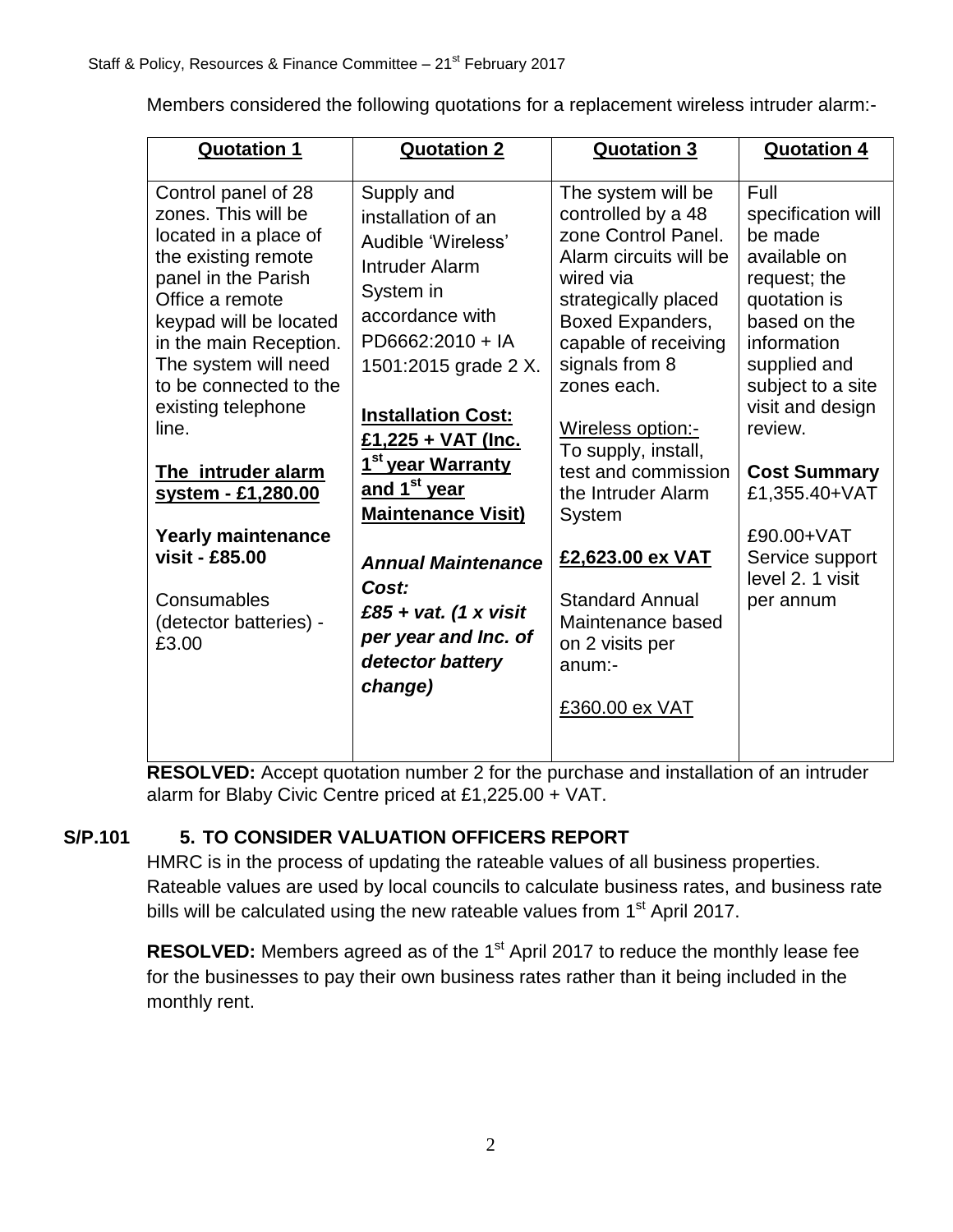### **S/P.102 6. TO CONSIDER BLABY CIVIC ROOM HIRE/LEASE FEES & ROOM HIRE BOOKING FORM**

#### **a) To Consider Room Hire Fees**

Members considered the hourly room hire fees for the following meeting rooms:-

Ground Floor Northfield Room - Up to 8 people =  $£8 + VAT$  per hour

First Floor

Grey Room  $-$  Up to 8 people = £8 + VAT per hour Tawny Room  $-$  Up to 8 people = £8 + VAT per hour Snowy Room  $-$  Up to 12 people = £12  $+$  VAT per hour Acorn Room  $-$  Up to 50 people = £15 + VAT per hour

**RESOLVED:** No changes are to be made to the above hourly room hire fees.

#### **b) To Consider the Room Hire Booking Form**

Members considered the current room hire booking form. **RESOLVED:** No amendments are required to the room hire booking form.

#### **c) To Consider Room Lease Agreements & Fees**

Members considered the current vacant office lease fees, the current monthly fees include gas, electric, water & business rates but no telephone or internet as these are billed directly to the renting organisation:-

#### **Tenancy Agreement**

**AGREED:** All new tenants are offered a 12 month contract after that if they wish to continue their lease the following term fees apply:-

### **Term**

1 year agreement at the current rates Up to a 2 year agreement at the current rates  $3<sup>rd</sup>$  year there will be an increase of £25.00 + VAT per room to the above agreed / current rates.

**RESOLVED:** The monthly rental fees are to be reduced in line with the new business rate calculations.

### **S/P.103 7. TO CONSIDER THE CIVIC CENTRE**

#### **a) Vacant Rooms**

It is reported we are currently advertising our vacant meeting rooms by the following methods:-

- Parish Council Website
- Banner on the front building railings
- Reign Commercial Estate Agent